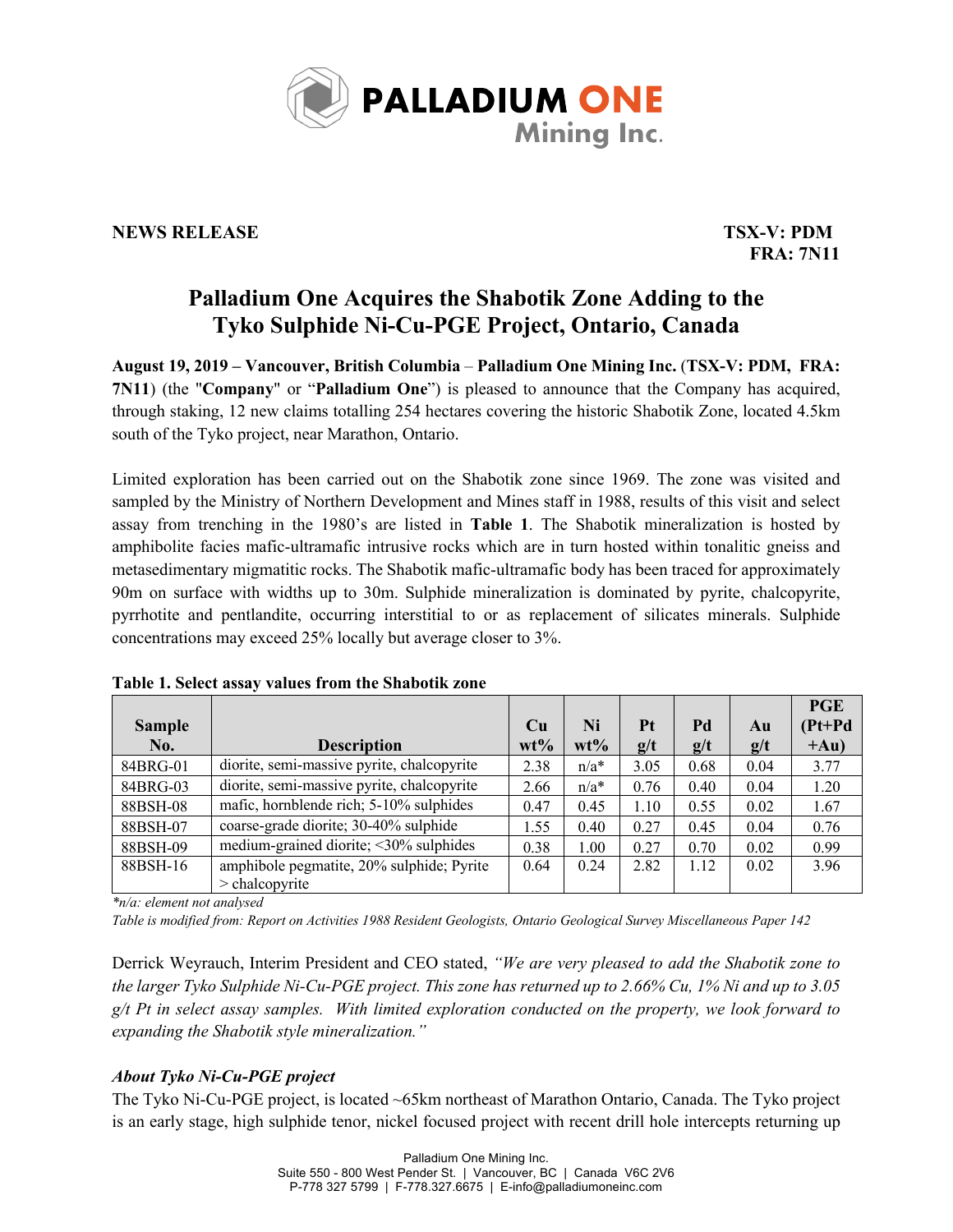

to **1.06 Ni over 6.22 m including 4.71% Ni over 0.87m** in hole TK-16-010 (see press release dated June 8, 2016).

## *Qualified Person*

Neil Pettigrew, M.Sc., P. Geo. Is a director of the Company and is the Qualified Person as defined by National Instrument 43-101 and has reviewed and approved the technical information in this document.

#### *About Palladium One:*

*Palladium One Mining Inc. is a PGE, nickel, copper exploration and development company. Its assets consist of the Lantinen Koillismaa ("LK") PGE-Cu-Ni project, located in north-central Finland and the Tyko Ni-Cu-PGE property, near Marathon, Ontario, Canada.*

#### *ON BEHALF OF THE BOARD:*

*"Derrick Weyrauch" Interim President & CEO, Director*

*For further information contact: Derrick Weyrauch, Interim CEO Email: info@palladiumoneinc.com Phone: 1-778-327-5799*

*Neither the TSX Venture Exchange nor its Market Regulator (as that term is defined in the policies of the TSX Venture Exchange) accepts responsibility for the adequacy or accuracy of this release.*

*This press release is not an offer or a solicitation of an offer of securities for sale in the United States of America. The common shares of Palladium One Mining Inc. have not been and will not be registered under the U.S. Securities Act of 1933, as amended, and may not be offered or sold in the United States absent registration or an applicable exemption from registration.*

*Information set forth in this press release may contain forward-looking statements. Forward-looking statements are statements that relate to future, not past events. In this context, forward-looking statements often address a company's expected future business and financial performance, and often contain words such as "anticipate", "believe", "plan", "estimate", "expect", and "intend", statements that an action or event "may", "might", "could", "should", or "will" be taken or occur, or other similar expressions. By their nature, forward-looking statements involve known and unknown risks, uncertainties and other factors which may cause our actual results, performance or achievements, or other future events, to be materially different from any future results, performance or achievements expressed or implied by such forwardlooking statements. Such factors include, among others, risks associated with project development; the need for additional financing; operational risks associated with mining and mineral processing; fluctuations in gold and other commodity prices; title matters; 6 environmental liability claims and insurance; reliance on key personnel; the absence of dividends; competition; dilution; the volatility of our common share price*